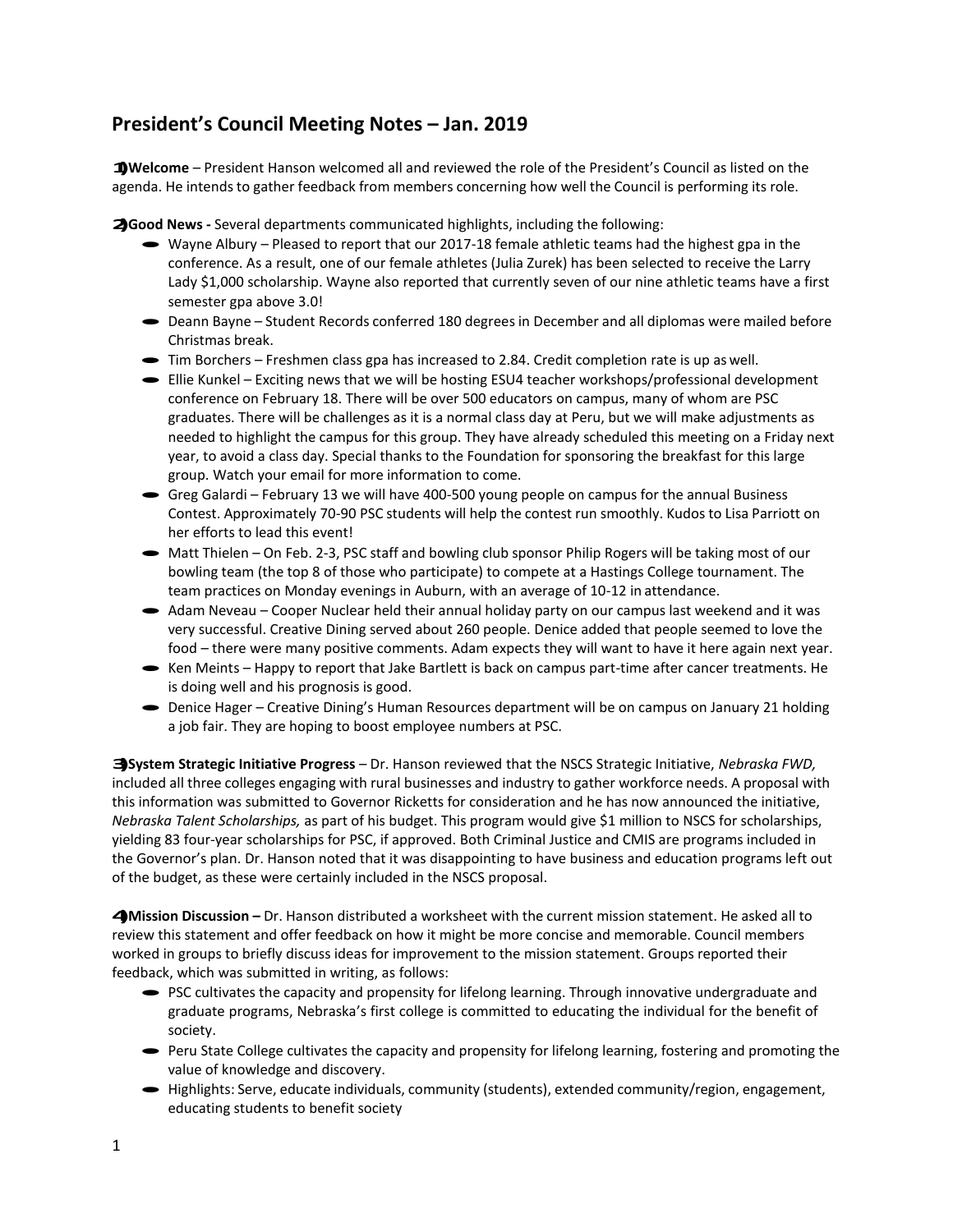- $\rightarrow$  What educate the individual, prepare for the future, serve the community Who – student, community Why – benefit of society, individual growth
- · Highlights: Educate, invest, engaging experiences, benefit of society, fostering professional growth, open access, diversity
- · Start with "As Nebraska's first college…"
- Commitment to students, rural focus, family
- · Peru State College proudly serves southeast Nebraska through excellence in education, commitment to service, and engaging our students for the betterment of society.
- Focus: Engaging students in the pursuits of serving others and their community
- · Peru State College is Nebraska's first college for more than <sup>150</sup> years. We continue to commit to making <sup>a</sup> vital contribution to the future of our students in our community, region and the state. Through our innovative undergraduate and graduate programs, this cultivates the capacity and propensity for lifelong learning by fostering independent inquiry and promoting the value of knowledge and discovery.
- PSC cultivates lifelong learning by fostering independent inquiry and promoting the value of knowledge through engagement and discovery.
- · Peru State College is committed to educating people/constituents. Lifelong inquiry and innovation in our people for the benefit of society.

Dr. Hanson thanked all for their input and noted that a group will continue working to shape an updated mission statement.

## **5)Updates**

- **A. Budget**  Tammie Hart distributed a handout showing cash fund revenue. She reported that we are 87.8% through the year on revenue collection. Tammie indicated there have been no significant changes year-todate.
- **B. Facilities** Jill McCormick shared updates on the following campus projects:<br>  $\bigcirc$  Field House bids are due January 31
	-
	- Gield House bids are due January 31<br>
	Student Center fire marshal will be coming soon to perform the fire inspection. Many other buildings will also have fire alarm updates in the coming months.
	- $\sim$  Facility Services the department will begin wearing new uniforms (polos, sweatshirts, caps) on Monday, January 14.
	- $\sim$  Complex building lettering will be added to the Complex buildings in February.
- **C. Strategic Planning**  as part of Strategic Plan implementation, President Hanson is working with a committee representing both the College and the City of Peru, working under the name **ImPERUving as oNE**. This group distributed a survey to gather community feedback in addition to holding focus groups and town hall discussions. The committee has developed their own mission and vision statements:
	- · ImPERUving as oNE Mission Statement Work together to promote <sup>a</sup> unified and vibrant community by connecting people, ideas and resources to achieve the best future for the City of Peru and Peru State College.
	- · InPERUving as oNE Vision Statement Peru will be a welcoming, thriving and engaged community with exceptional amenities that attract people to live, work, visit and learn.

This group is developing five planning teams, which will each focus on different areas of improvement. The planning teams and their conveners are listed here:

- The planning teams and their conveners are liste<br>
 Infrastructure Darrin Reeves & Jason Jones
- Infrastructure Darrin Reeves 8<br>• Housing Tim & Cindy Hoffman
- Housing Tim & Cindy Hoffman<br>• Relationships & Communication Vanessa Sherman & Jason Jones
- Relationships & Communication Vanessa Sherman & Jason Jones<br>• Economic/Business Development Dan Hanson, Christopher Nwafor, Justin Douglas • Economic/Business Development – Dan Hanson, Chris<br>• Attraction & Retention – Becca Jewell & Sara Granfors
-